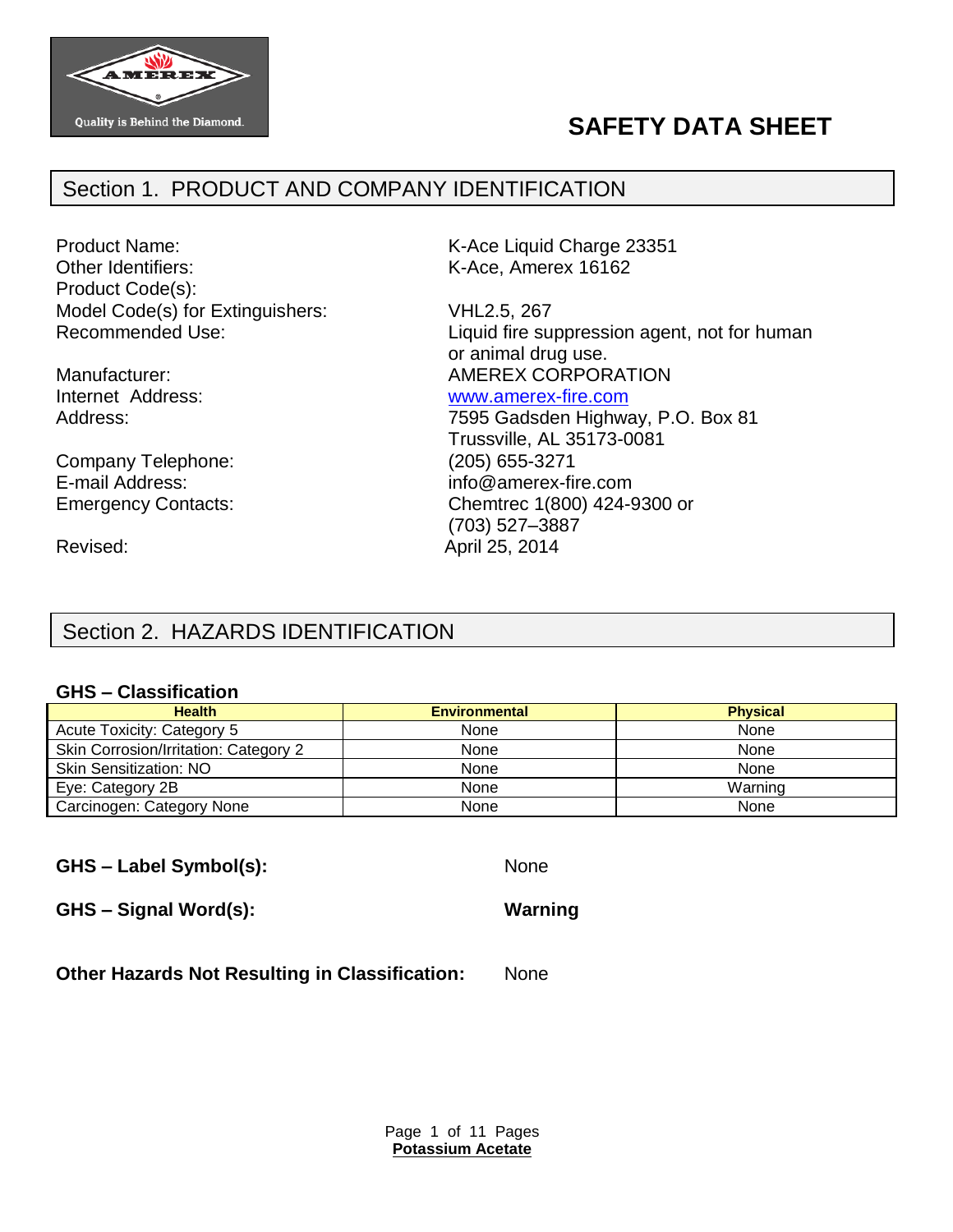#### **GHS – Hazard Phrases**

| <b>GHS Hazard</b>     | <b>GHS Codes(s)</b> | <b>Code Phrase(s)</b>                                                          |
|-----------------------|---------------------|--------------------------------------------------------------------------------|
| <b>Physical</b>       | None                |                                                                                |
| <b>Health</b>         | H313                | May cause skin irritation                                                      |
|                       | 320                 | Causes eye irritation                                                          |
| <b>Environmental</b>  | None                |                                                                                |
| <b>Precautionary:</b> |                     |                                                                                |
| General               | P <sub>101</sub>    | If medical advice is needed, have product container or label at hand           |
|                       | 102                 | Keep out of reach of children                                                  |
| Prevention            | 210                 | Keep away from heat                                                            |
|                       | 234                 | Keep in original container                                                     |
|                       | 251                 | Pressurized container; do not pierce or burn, even after use                   |
|                       | 264                 | Wash hands and face thoroughly after handling                                  |
|                       | 270                 | Do not eat, drink, or smoke when using this product                            |
|                       | 281                 | Use personal protective equipment as required                                  |
|                       | 285                 | In case of inadequate ventilation, wear respiratory protection                 |
| Response              | P301+330+331        | If swallowed, rinse mouth and do not induce vomiting                           |
|                       | $302 + 352$         | If on skin, wash with soap and water                                           |
|                       | 305++337+338+351    | If in eyes, flush with water for at least 15 minutes. Remove contact lenses if |
|                       |                     | present and easy to do, continue rinsing. If irritation persists, seek medical |
|                       |                     | attention                                                                      |
|                       | 308+313             | If exposed or concerned, get medical advice/attention                          |
| Storage               | P401+402+403        | Store in original container or extinguisher in a dry, well ventilated place    |

# Section 3. COMPOSITION/INFORMATION ON INGREDIENTS

| <b>Chemical Name</b> | EC No.    | <b>REACH Reg. No.</b> | <b>CAS-No.</b> | <b>Weight %</b> |
|----------------------|-----------|-----------------------|----------------|-----------------|
| Potassium Acetate    | <b>NA</b> | NΑ                    | 127-08-2       | 48-52           |
| Water                | 204-822-2 | NΑ                    | 7732-18-5      | 47-51           |

Emergency overview: Clear to light straw liquid.

Adverse health effects and symptoms: Irritating to respiratory system, eyes and skin. Symptoms may include coughing, shortness of breath, stinging, tearing, and redness of eyes and burning of skin. Ingestion, although unlikely, may cause cramps, nausea, and diarrhea.

### **Cut-off Levels**

| <b>Chemical Name</b> | <b>Reproductive</b><br><b>Toxicity</b> | <b>Carcinogenicity</b> | <b>Mutagenicity</b> | <b>Other Hazard</b><br><b>Classes</b> |
|----------------------|----------------------------------------|------------------------|---------------------|---------------------------------------|
| Potassium Acetate    | ΝA                                     | <b>NA</b>              | <b>NA</b>           | NA                                    |
| Water                | <b>NA</b>                              | NA                     | <b>NA</b>           | NA                                    |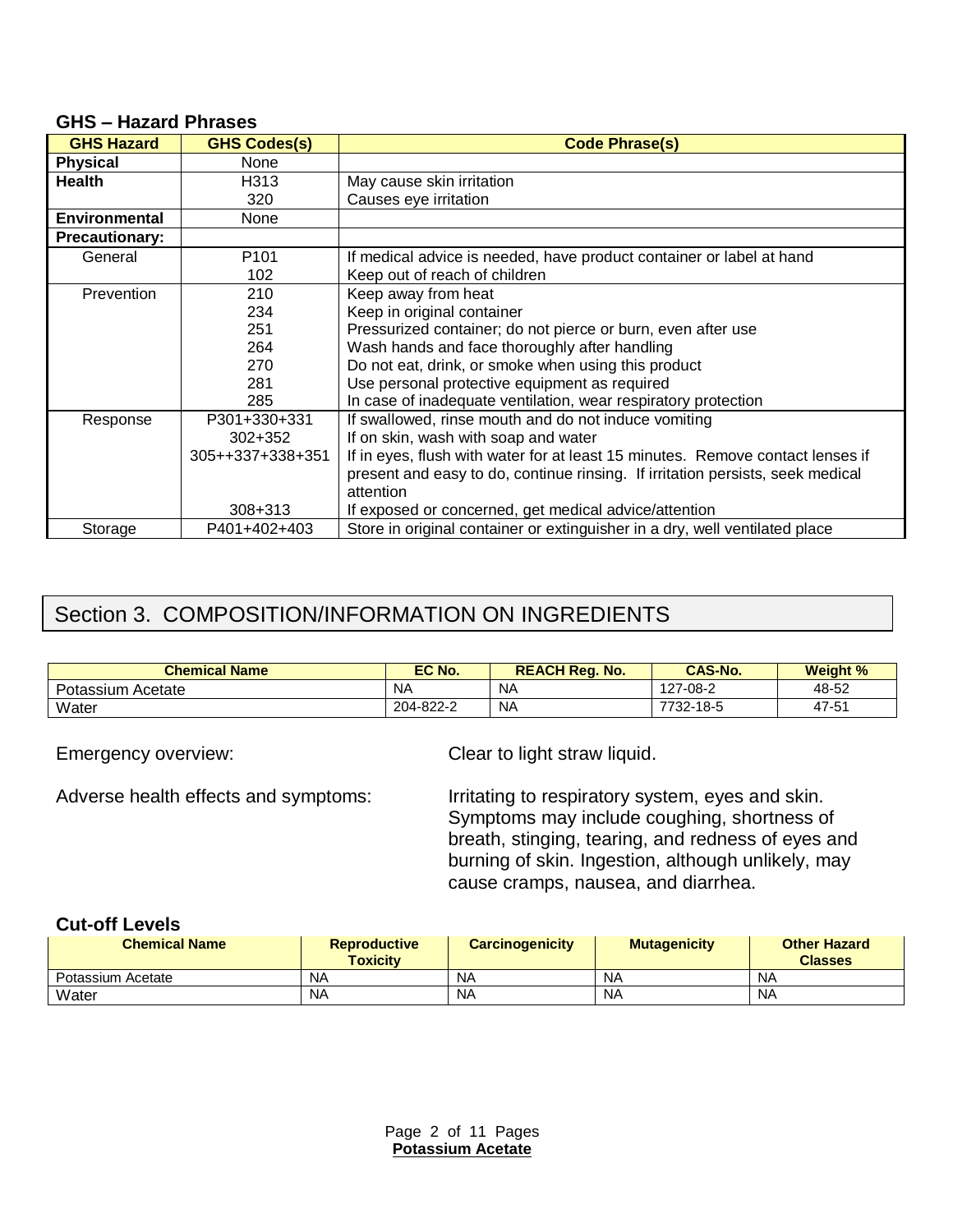# Section 4. FIRST AID MEASURES

| Eye Exposure:               | May cause eye irritation. Irrigate eyes with water and<br>repeat until pain free. Remove contact lenses and<br>continue to rinse. Seek medical attention if irritation<br>continues.                                                                                                                                                                                |
|-----------------------------|---------------------------------------------------------------------------------------------------------------------------------------------------------------------------------------------------------------------------------------------------------------------------------------------------------------------------------------------------------------------|
| <b>Skin Exposure:</b>       | May cause skin irritation. In case of contact, wash<br>with plenty of soap and water. Seek medical attention<br>if irritation persists.                                                                                                                                                                                                                             |
| Inhalation:                 | May cause irritation, along with coughing. If<br>respiratory irritation or distress occurs, remove victim<br>to fresh air. Seek medical attention if irritation<br>persists.                                                                                                                                                                                        |
| Ingestion:                  | Overdose symptoms may include nausea, diarrhea,<br>and general ill feeling. If victim is conscious and alert,<br>give 2-3 glasses of water to drink. If conscious, do<br>not induce vomiting. Seek immediate medical<br>attention. Do not leave victim unattended. To<br>prevent aspiration of swallowed product, lay victim on<br>side with head lower than waist. |
| Medical conditions possibly |                                                                                                                                                                                                                                                                                                                                                                     |
| aggravated by exposure:     | Inhalation of product may aggravate existing chronic<br>respiratory problems such as asthma, emphysema, or<br>bronchitis.                                                                                                                                                                                                                                           |

# Section 5. FIRE-FIGHTING MEASURES

Flammable Properties: Not flammable Flash Point: Not determined

Hazardous Combustion Products: Carbon dioxide and water. Explosion Data: Sensitivity to Mechanical Impact: Not sensitive Sensitivity to Static Discharge: Not sensitive Unusual fire/explosion hazards: None Protective Equipment and

Suitable Extinguishing Media: Non-combustible. Use extinguishing media suitable for surrounding conditions.

Precautions for Firefighters: As in any fire, wear self-contained breathing apparatus in pressure-demand, NIOSH approved or equivalent and full protective gear.

> Page 3 of 11 Pages **Potassium Acetate**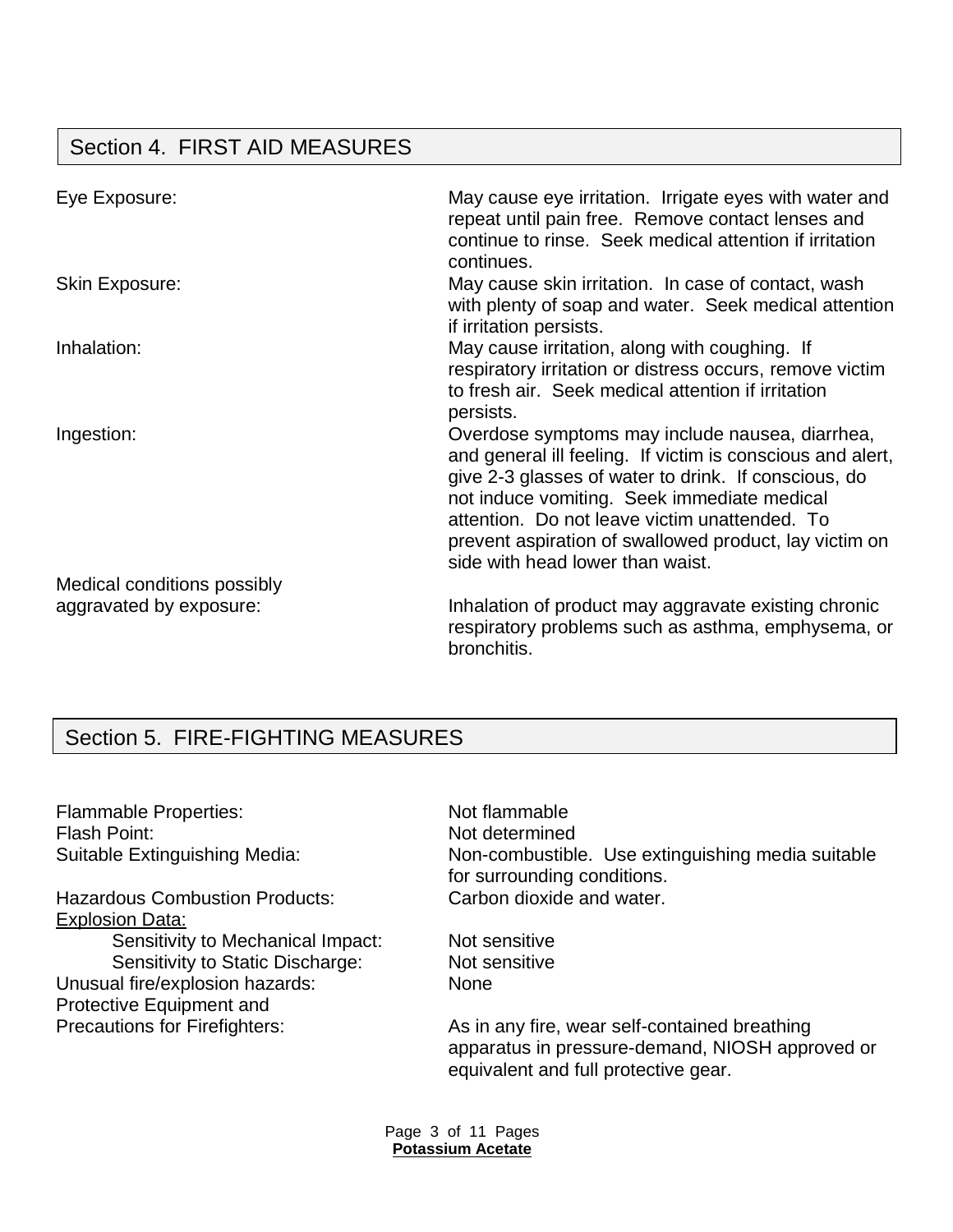# Section 6. ACCIDENTAL RELEASE MEASURES

| <b>Personal Precautions:</b>          | Avoid contact with skin, eyes, and clothing.                                                                                    |
|---------------------------------------|---------------------------------------------------------------------------------------------------------------------------------|
| <b>Personal Protective Equipment:</b> | Minimum - safety glasses, gloves, and a dust                                                                                    |
|                                       | respirator.                                                                                                                     |
| <b>Emergency Procedures:</b>          | <b>NA</b>                                                                                                                       |
| <b>Methods for Containment:</b>       | Prevent further leakage or spillage if safe to                                                                                  |
|                                       | do so.                                                                                                                          |
| Methods for Clean Up:                 | <b>Small spill</b> - Absorb liquid on vermiculite, floor absorbent, or<br>other absorbent material and transfer to a fume hood. |
|                                       | <b>Large spill</b> – Prevent runoff to sewers, streams or other                                                                 |
|                                       | bodies of water. If runoff occurs, notify proper authorities as                                                                 |
|                                       | required, that spill has occurred. Use protective clothing and                                                                  |
|                                       | devices as required. Stop spill at source                                                                                       |
| <b>Environmental Precautions:</b>     | Prevent material from entering waterways.                                                                                       |
| Other:                                | If product is contaminated, use PPE and containment                                                                             |
|                                       | appropriate to the nature of the most toxic                                                                                     |
|                                       | chemical/material in the mixture.                                                                                               |

## Section 7. HANDLING AND STORAGE

Personal Precautions: Use appropriate PPE when handling or maintaining equipment, and wash thoroughly after handling (see Section 8).

Conditions for Safe Storage/Handling: Containers of this material may be hazardous when emptied. Since empties containers retain product residues (vapor, liquid, and/or solid), all hazard precautions given in the data seet must be observed

Incompatible Products: Not available.

## Section 8. EXPOSURE CONTROLS/PERSONAL PROTECTION

| <b>Chemical</b><br><b>Name</b> | <b>OSHA PEL</b> | <b>ACGIH TLV</b> | <b>DFG MAK *</b> | <b>EU BLV</b> |
|--------------------------------|-----------------|------------------|------------------|---------------|
| Potassium<br>Acetate           | <b>NR</b>       | <b>NR</b>        | <b>NR</b>        | <b>NR</b>     |
| Water                          | <b>NR</b>       | <b>NR</b>        | <b>NR</b>        | <b>NA</b>     |

NR = Not Regulated. All values are 8 hour time weighted average concentrations.

Page 4 of 11 Pages **Potassium Acetate**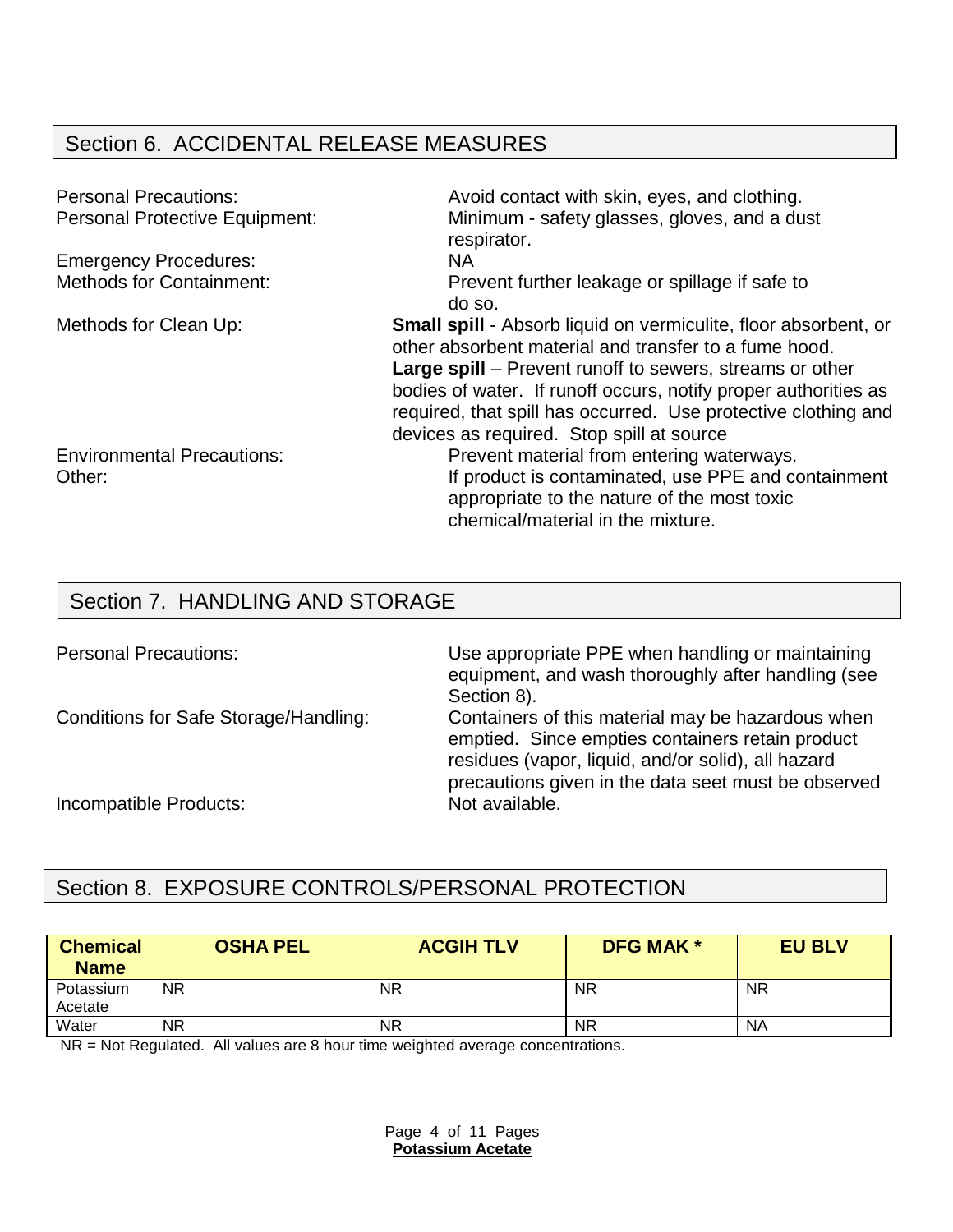### Engineering Controls: Showers

Eyewash stations Ventilation systems

### Personal Protective Equipment – PPE Code E:









Eye/Face Protection: Tightly fitting safety/splash goggles Skin and Body Protection: Wear protective gloves and normal work clothing. Respiratory Protection: Use N95 dust mask for limited exposure; use airpurifying respirator (APR) with high efficiency particulate air (HEPA) filters for prolonged exposure. Positive-pressure-demand supplied air respirators may be required for high airborne contaminant concentrations. Respiratory protection must be provided in accordance with current local regulations. The need for respiratory protection is not likely for short-term use in well ventilated areas.

Hygiene Measures: Good personal hygiene practices essential, such as avoiding food, tobacco products, or other hand-tomouth contact when handling. Wash thoroughly after handling.

## Section 9. PHYSICAL AND CHEMICAL PROPERTIES

Appearance: Straw-colored liquid Molecular Weight: 98.15 Odor: Slightly acidic Color: Odor Threshold: No information available Decomposition Temperature <sup>o</sup>C: No information available Freezing Point <sup>O</sup>C: 400 Freezing Point <sup>O</sup>C: Initial Boiling Point <sup>o</sup>C: No information available Physical State: Liquid pH: 9.5-10.5 Flash Point **<sup>O</sup>**C: None Auto-ignition Temperature **<sup>O</sup>**C: None

Page 5 of 11 Pages **Potassium Acetate**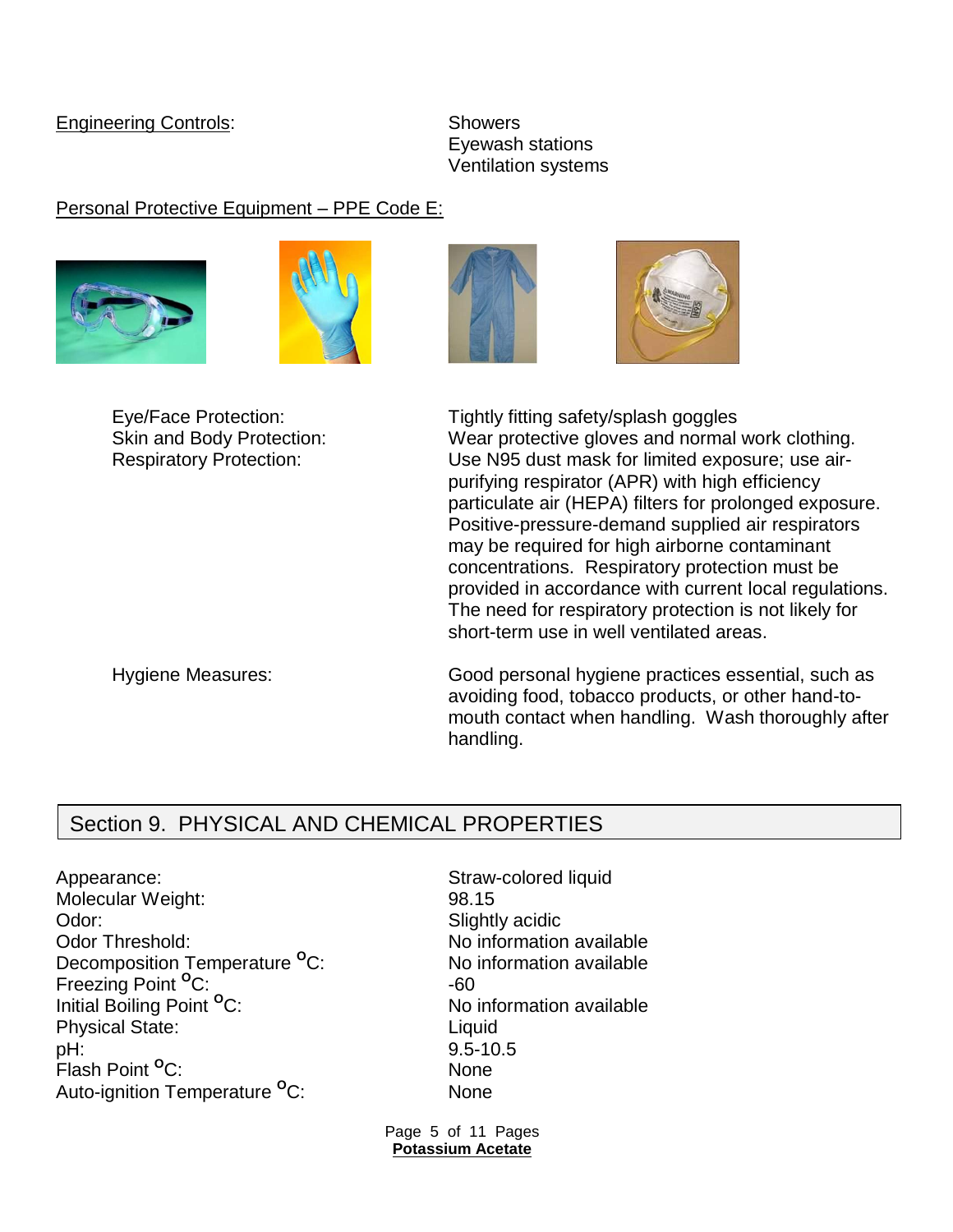Boiling Point/Range <sup>o</sup>C: Not Applicable Melting Point/Range **<sup>O</sup>**C: 292 Flammability: The Contract of the Not Flammable Flammability Limits in Air <sup>o</sup>C: Explosive Properties: None Oxidizing Properties: None Volatile Component (%vol) Not Applicable Evaporation Rate: Not Applicable Vapor Density: Not Applicable Vapor Pressure: 1.37e-008 mm Hg Specific gravity at 25 C: 1.1 to 1.3 Solubility: Soluble in Water Partition Coefficient: Not Applicable Viscosity: 6.5 cP

Upper – Not Flammable; Lower-Not Flammable

## Section 10. STABILITY AND REACTIVITY

Possibility of Hazardous Reactions: Slight Hazardous Polymerization **Does not occur** 

Stability: Stable under recommended storage and handling conditions. Incompatibles: Strong acids, bases, and oxidizers. Avoid prolonged contact with reactive metals such as magnesium and zinc, especially in closed systems where hydrogen gas may accumulate over time. Conditions to Avoid: Storage or handling near incompatibles. Hazardous Decomposition Products: Heat of fire may release carbon monoxide, carbon dioxide.

## Section 11. TOXICOLOGICAL INFORMATION

Symptoms: Immediate: Inhalation: Inhalation, coughing. Eyes: Irritation. Skin: Irritation. Acute Toxicity: Acute Toxicity: Acute Toxicity: Chronic Toxicity: Short-term Exposure: None known. Long-term Exposure: None known.

Likely Routes of Exposure: Inhalation, skin, and eye contact.

Delayed: Symptoms appear to be relatively immediate

Page 6 of 11 Pages **Potassium Acetate**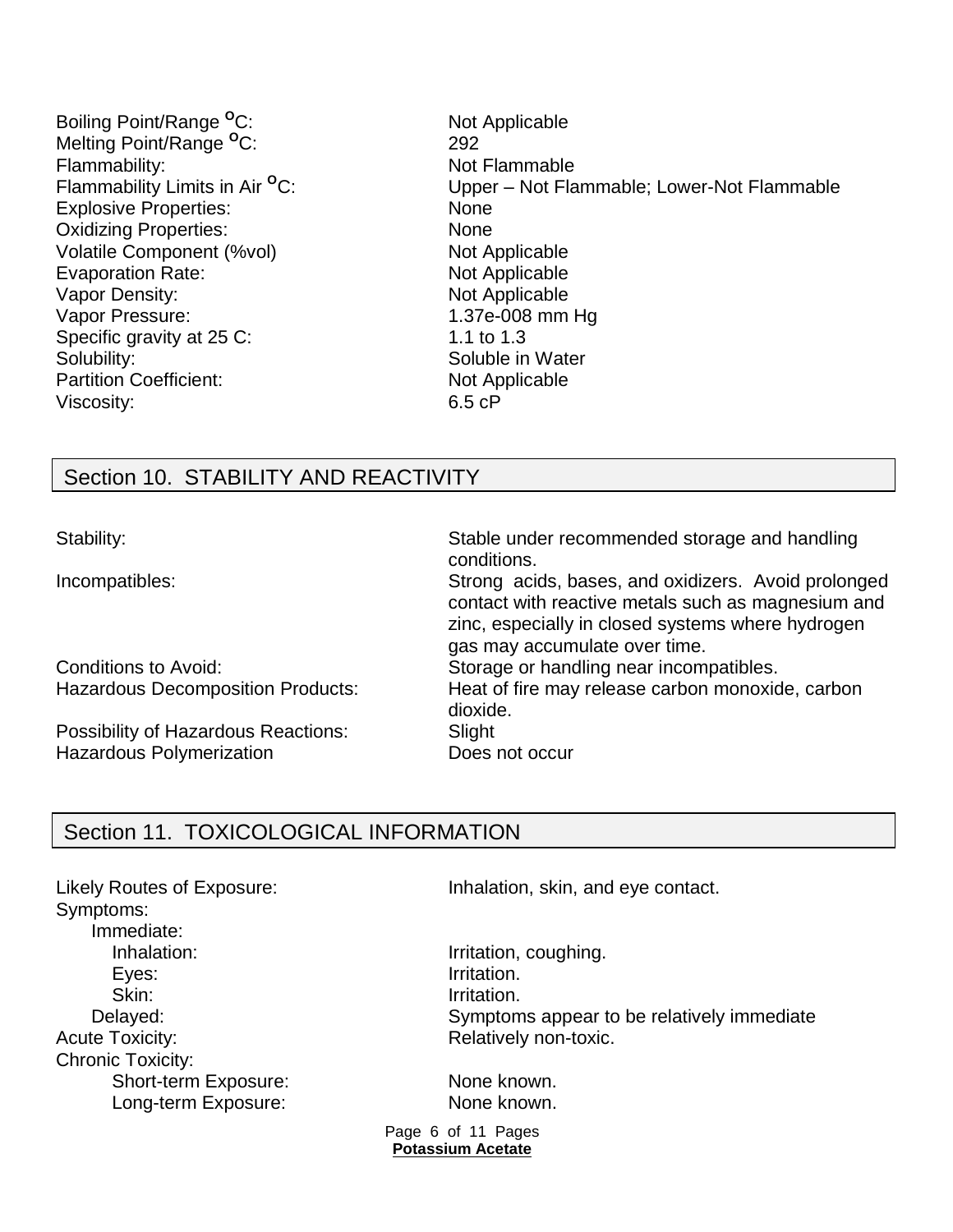### **Acute Toxicity Values - Health**

| <b>Chemical Name</b> | <b>LD50</b>      |               | <b>LC50 (Inhalation)</b> |
|----------------------|------------------|---------------|--------------------------|
|                      | Oral             | <b>Dermal</b> |                          |
| Potassium Acetate    |                  | Not available | Not available            |
|                      | 3250 mg/kg (rat) |               |                          |
| Water                | Not available    | Not available | Not available            |

Target Organs and Effects (TOST): Respiratory system - slight irritant).

Reproductive Toxicity: This product's ingredients are not known to have reproductive or teratogenic effects.

This product is a mild irritant to epithelial tissue, (eyes, mucous membranes, skin) and may aggravate dermatitis. No information was found indicating the product causes sensitization.

### **Other Toxicity Categories**

| <b>Chemical Name</b> | <b>Germ Cell</b><br><b>Mutagenicity</b> | <b>Carcino-</b><br><b>aenicity</b> | Repro-<br>ductive | <b>TOST</b><br><b>Single Exp</b> | TOST<br><b>Repeated Exp</b> | <b>Aspiration</b> |
|----------------------|-----------------------------------------|------------------------------------|-------------------|----------------------------------|-----------------------------|-------------------|
| Potassium Acetate    | None                                    | None                               | None              | None                             | None                        | None              |
| Water                | None                                    | None                               | None              | None                             | None                        | None              |

# Section 12. ECOLOGICAL INFORMATION

Probability of rapid biodegradation: 0.792 (Rapid); Anaerobic biodegradation probability: 0.943 (Rapid) Bioaccummulation potential: Low Bioconcentration factor: 3.16 L/kg (wet weight) Bioaccummulation: Extent unknown.

Log Koa: NA

Ecotoxicity: Ecotoxicity: Ecotoxicity: Negative effects unknown. Weak toxin Persistence/Degradability: Moderate biodegradation in soil. Rapid photolytic degradation in air. Mobility in soil: Slow evaporation rate; water soluble, may leach to groundwater Log Koc: Est: 0.013 Log Kaw: Est: -3.72

Other Adverse Ecological Effects: No other known effects at this time

Page 7 of 11 Pages **Potassium Acetate**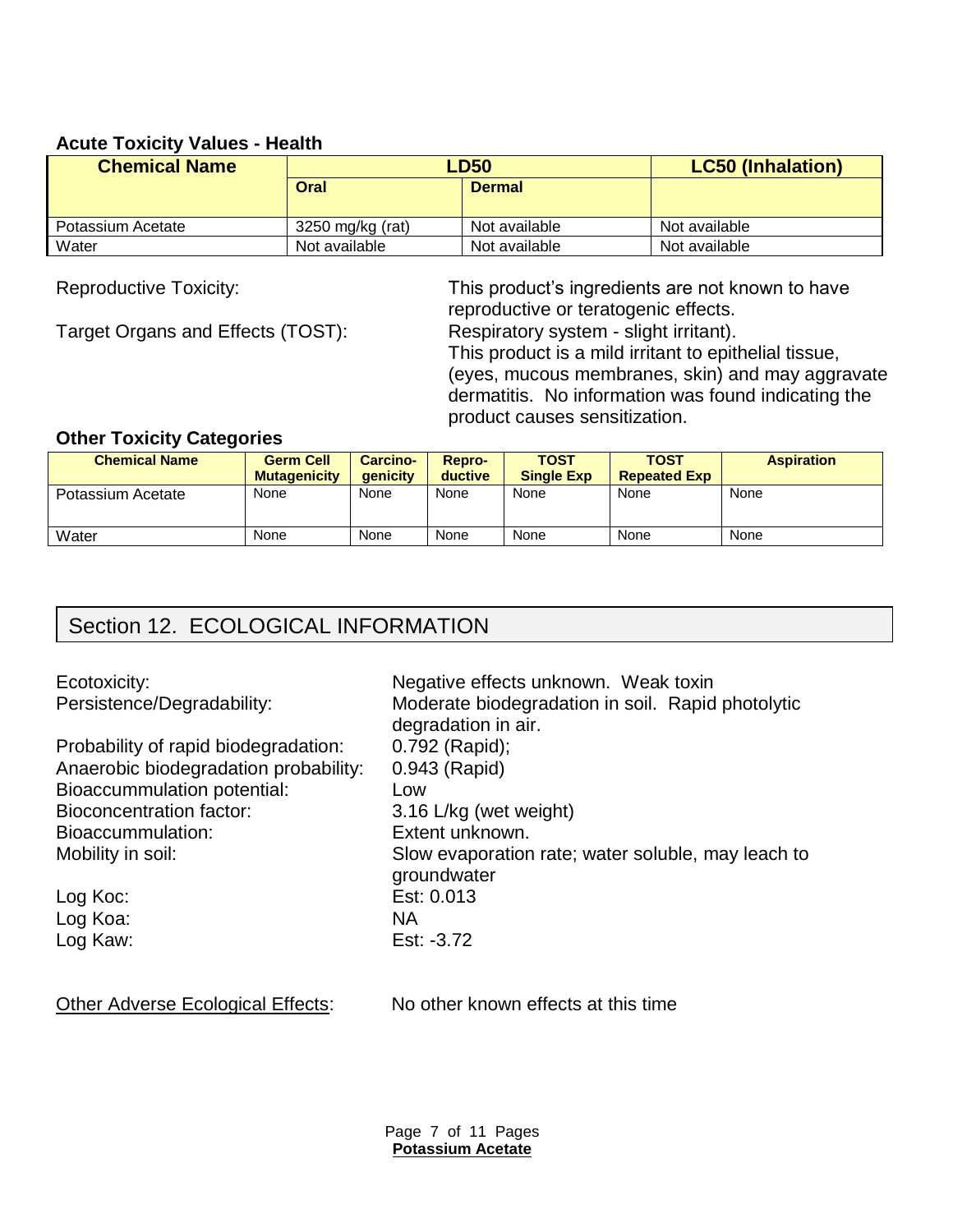### **Aquatic Toxicity Values – Environment – Research**

| <b>Chemical Name</b> | <b>Acute (LC50)</b> | <b>Chronic (LC50)</b> |
|----------------------|---------------------|-----------------------|
| Potassium Acetate    | N/A                 | N/A                   |
| Water                | N/A                 | N/A                   |

### **Aquatic Toxicity Values – Environment – Estimates**

| <b>Chemical Name</b> | <b>Acute (LC50)</b>                                       | <b>EC50</b>                   |
|----------------------|-----------------------------------------------------------|-------------------------------|
| Potassium Acetate    | 2.58e+04 mg/L Fish 96 hr;<br>1.22e+04 mg/l Daphnid 48 hr; | 4.40e+03 mg/L Gr. Algae 96 hr |
| Water                | N/A                                                       | N/A                           |

## Section 13. DISPOSAL CONSIDERATIONS

Safe Handling **EXECUTE:** Use appropriate PPE when handling, and wash thoroughly after handling (see Section 8). Waste Disposal Considerations Dispose in accordance with federal, state, and local regulations. Contaminated Packaging **Dispose** in accordance with federal, state, and local regulations.

### NOTES:

This product is not a RCRA characteristically hazardous or listed hazardous waste. Dispose of according to state or local laws, which may be more restrictive than federal laws or regulations. Used product may be altered or contaminated, creating different disposal considerations.

## Section 14. TRANSPORT INFORMATION

| <b>UN Number:</b>               | NА            |
|---------------------------------|---------------|
| <b>UN Proper Shipping Name:</b> | NА            |
| <b>Transport Hazard Class:</b>  | NА            |
| Packing Group:                  | NА            |
| <b>Marine Pollutant?:</b>       | <b>NO</b>     |
| <b>IATA</b>                     | Not regulated |
|                                 | Not regulated |

NOTES:

This product is not defined as a hazardous material under U.S. Department of Transportation (DOT) 49 CFR 172, or by Transport Canada "Transportation of Dangerous Goods" regulations.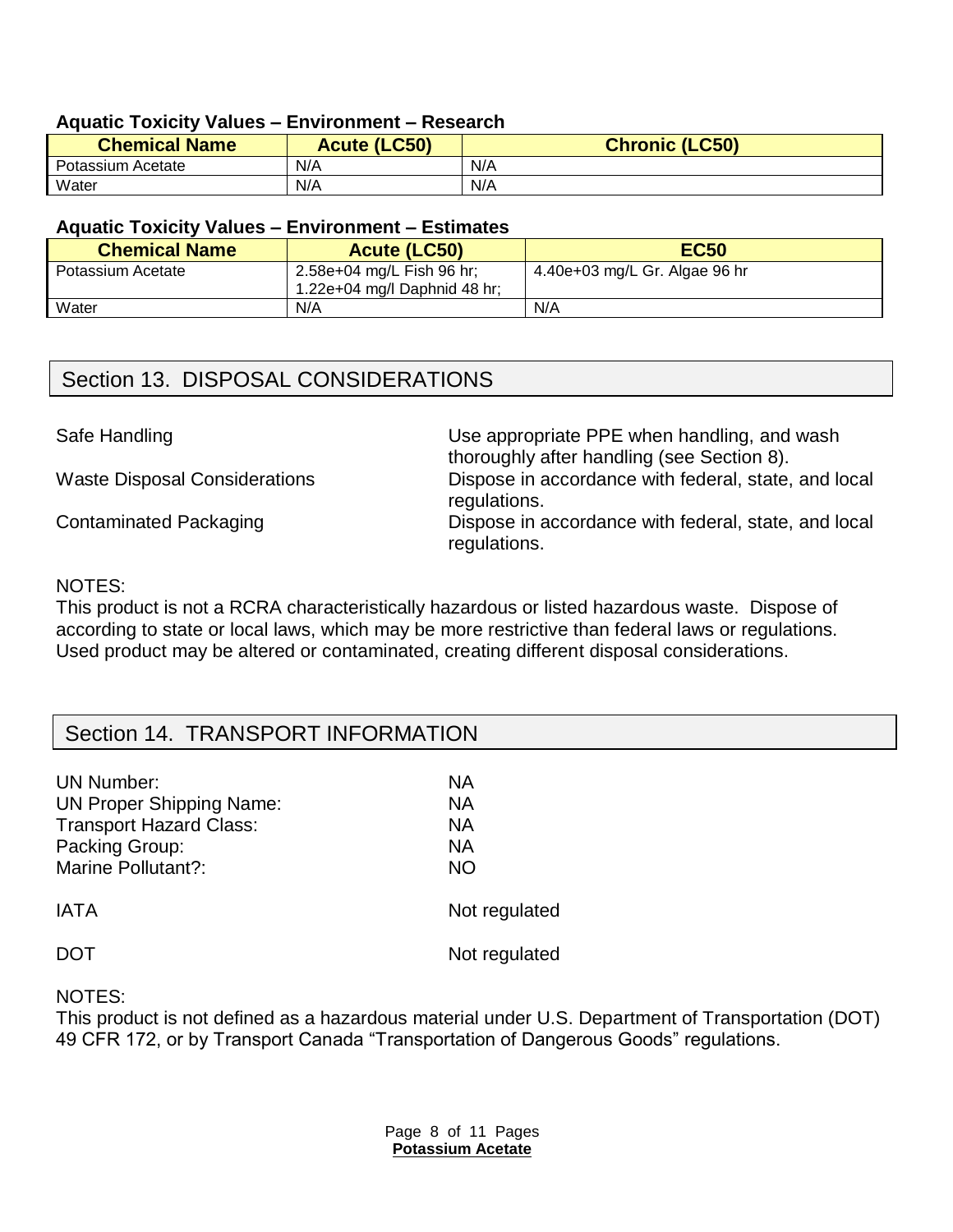Special Precautions for Shipping:

If shipped in a stored pressure-type fire extinguisher, and pressurized with a non-flammable, nontoxic inert expellant gas, the fire extinguisher is considered a hazardous material by the US Department of Transportation and Transport Canada. The proper shipping name shall be FIRE EXTINGUISHER and the UN designation is UN 1044. The DOT hazard class is 2.2, non-flammable gas, when shipped via air and when operating pressure is over 240 psig. The hazard class is Limited Quantity when shipped via highway or rail and the pressure is less than 241 psig.

## Section 15. REGULATORY INFORMATION

| <b>International Inventory Status:</b> | All ingredients are on the following inventories |               |  |
|----------------------------------------|--------------------------------------------------|---------------|--|
| <b>Country(ies)</b>                    | Agency                                           | <b>Status</b> |  |
| United States of America               | <b>TSCA</b>                                      | Yes           |  |
| Canada                                 | <b>DSL</b>                                       | Yes           |  |
| Europe                                 | EINECS/ELINCS                                    | Yes           |  |
| Australia                              | <b>AICS</b>                                      | Yes           |  |
| Japan                                  | MITI                                             | Yes           |  |
| South Korea                            | KECL                                             | Yes           |  |

### **REACH Title VII Restrictions:** No information available

| <b>Chemical Name</b> | <b>Dangerous</b><br><b>Substances</b> | <b>Organic</b><br><b>Solvents</b> | <b>Harmful</b><br><b>Substances</b><br><b>Whose</b><br><b>Names Are to</b><br>be Indicated<br>on Label | <b>Pollution</b><br><b>Release and</b><br><b>Transfer</b><br><b>Registry</b><br>(Class II) | <b>Pollution</b><br><b>Release and</b><br><b>Transfer</b><br><b>Registry</b><br>(Class I) | <b>Poison and</b><br><b>Deleterious</b><br><b>Substances</b><br><b>Control Law</b> |
|----------------------|---------------------------------------|-----------------------------------|--------------------------------------------------------------------------------------------------------|--------------------------------------------------------------------------------------------|-------------------------------------------------------------------------------------------|------------------------------------------------------------------------------------|
| Potassium Acetate    | Not Applicable                        | Not Applicable                    | Not Applicable                                                                                         | Not Applicable                                                                             | Not Applicable                                                                            | Not Applicable                                                                     |
| Water                | Not Applicable                        | Not Applicable                    | Not Applicable                                                                                         | Not Applicable                                                                             | Not Applicable                                                                            | Not Applicable                                                                     |

| <b>Component</b>  | <b>ISHA - Harmful</b><br><b>Substances</b><br><b>Prohibited for</b><br><b>Manufacturing,</b><br>Importing,<br><b>Transferring, or</b><br><b>Supplying</b> | <b>ISHA - Harmful</b><br><b>Substances</b><br><b>Requiring</b><br><b>Permission</b> | <b>Toxic Chemical</b><br><b>Classification</b><br>Listing $(TCCL)$ –<br><b>Toxic Chemicals</b> | <b>Toxic Release</b><br><b>Inventory (TRI)</b><br>$-$ Group I | <b>Toxic Release</b><br><b>Inventory (TRI) -</b><br><b>Group II</b> |
|-------------------|-----------------------------------------------------------------------------------------------------------------------------------------------------------|-------------------------------------------------------------------------------------|------------------------------------------------------------------------------------------------|---------------------------------------------------------------|---------------------------------------------------------------------|
| Potassium Acetate | Not Applicable                                                                                                                                            | Not Applicable                                                                      | Not Applicable                                                                                 | Not Applicable                                                | Not Applicable                                                      |
| Water             | Not Applicable                                                                                                                                            | Not Applicable                                                                      | Not Applicable                                                                                 | Not Applicable                                                | Not Applicable                                                      |

### **European Risk and Safety phrases**:

| EU Classification: Irritant |       |                                                  |
|-----------------------------|-------|--------------------------------------------------|
| R Phrases:                  | 36    | Irritating to eyes, respiratory system, and skin |
| S Phrases:                  | 24/25 | Avoid contact with skin and eyes                 |

Page 9 of 11 Pages **Potassium Acetate**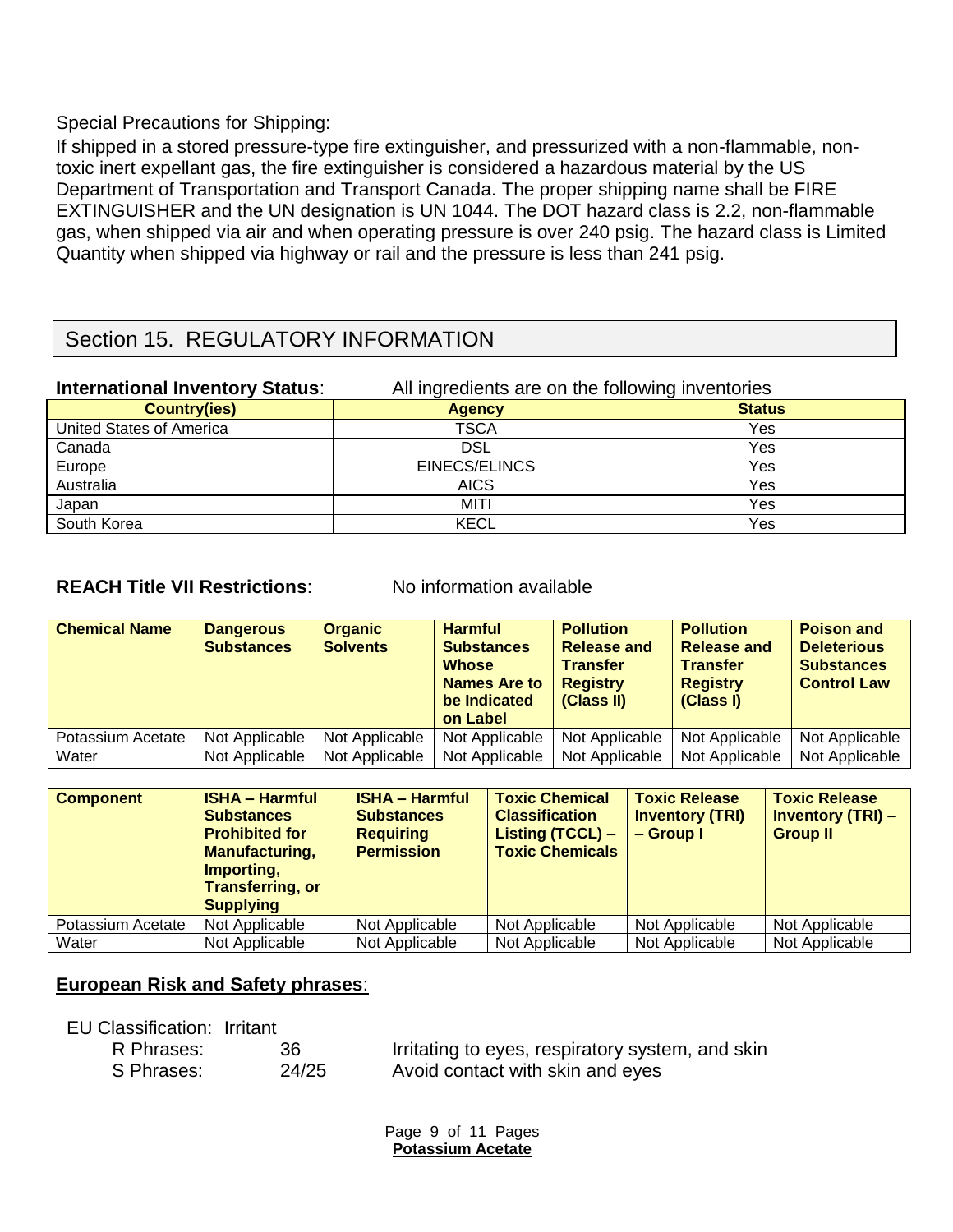26 In case of contact with eyes, rinse immediately with plenty of water and seek medical advice. 36 Wear suitable protective clothing.

## **U.S. Federal Regulatory Information**:

### SARA 313:

Section 313 of Title III of the Superfund Amendments and Reauthorization Act of 1986 (SARA) - This product does not contain and chemicals which are subject to the reporting requirements of the Act and Title 40 of the Code of Federal Regulations, Part 372. None of the chemicals in this product are under SARA reporting requirements or have SARA threshold planning quantities (TPQs) or CERCLA reportable quantities (RQs), or are regulated under TSCA 8(d).

### SARA 311/312 Hazard Categories:

| Acute Health Hazard                 | Yes |
|-------------------------------------|-----|
| Chronic Health Hazard               | Nο  |
| Fire Hazard                         | N∩  |
| Sudden Release of Pressure Hazard-* | Yes |
| <b>Reactive Hazard</b>              | N∩  |
|                                     |     |

\* - Only applicable if material is in a pressurized extinguisher.

#### Clean Water Act:

This product does not contain any substances regulated as pollutants pursuant to the Clean Water Act (40 CFR 122.21 and 40 CFR 122.42)

Clean Air Act, Section 112 Hazardous Air Pollutants (HAPs) (see 40 CFR 61)

This product does not contain any substances regulated as hazardous air pollutants (HAPs) under Section 112 of the Clean Air Act Amendments of 1990.

### **U.S. State Regulatory Information**:

Chemicals in this product are covered under specific State regulations, as denoted below:

Page 10 of 11 Pages **Alaska** - Designated Toxic and Hazardous Substances: None **California** – Permissible Exposure Limits for Chemical Contaminants: None **Florida** – Substance List: None **Illinois** – Toxic Substance List: None **Kansas** – Section 302/303 List: None **Massachusetts** – Substance List: None **Minnesota** – List of Hazardous Substances: None **Missouri** – Employer Information/Toxic Substance List: None **New Jersey** – Right to Know Hazardous Substance List: None **North Dakota** – List of Hazardous Chemicals, Reportable Quantities: None

### **Potassium Acetate**